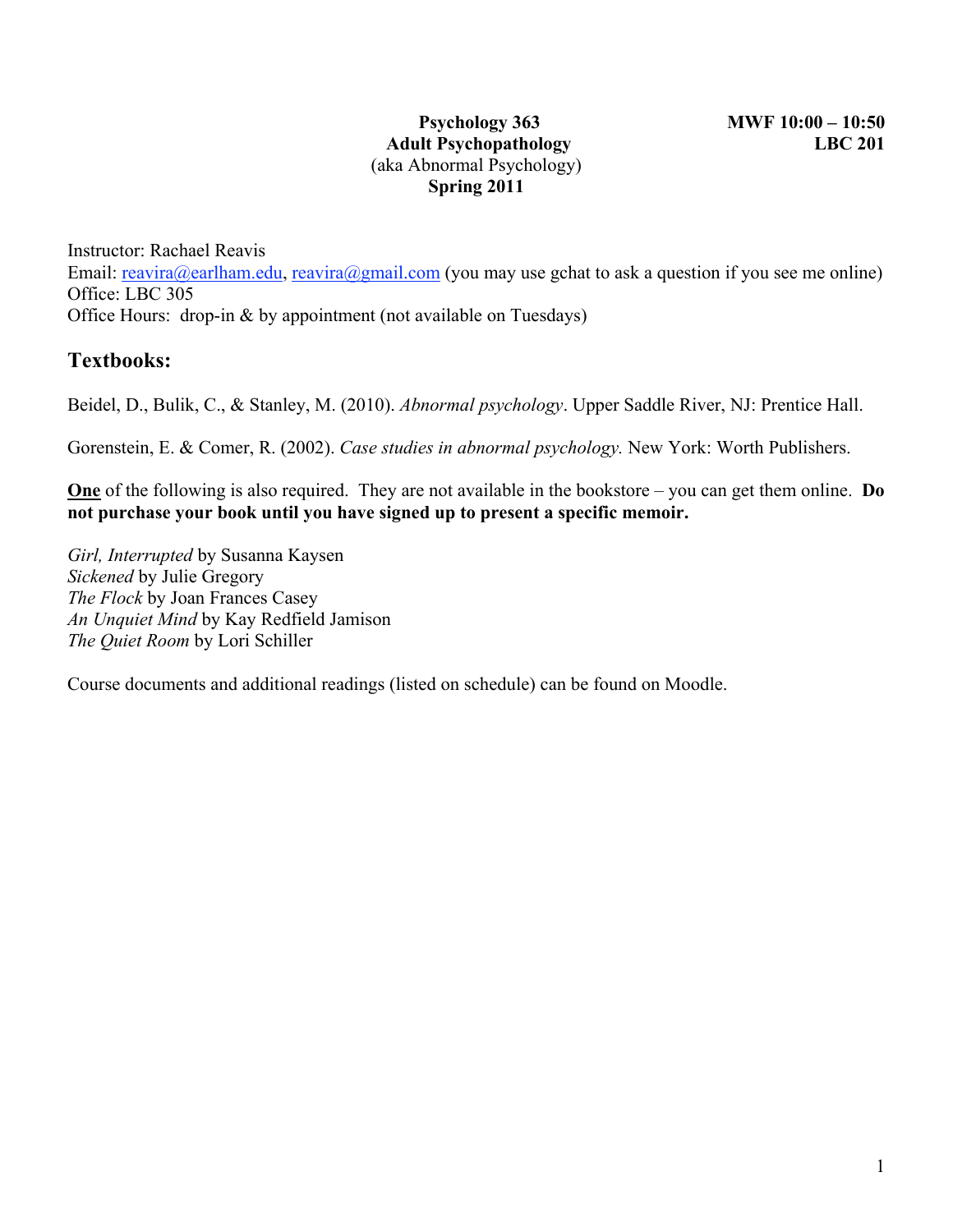# **Course Description & Objectives:**

In this course, we will work towards developing a sophisticated understanding of psychological disorders, their causes, their treatments, and the human suffering they entail, while acknowledging what remains to be known. We will be scientists, practitioners, and regular folk as we seek to understand the science of psychopathology, the experience of psychopathology, and the needs of those who are suffering.

> *"Although the world is full of suffering, it is full also of the overcoming of it."* Helen Keller, 1903

### **Relevant Earlham General Education Goals:**

The following general education goals are especially relevant for this course:

- 1. Gain skills in close and critical reading, thoughtful reflection, ready discussion, and cogent writing.
- 2. Increased adeptness in thoughtfully considering texts of all sorts, whether singly or in comparison with one another.
- 3. Practice and discipline in group learning.
- 4. The ability to gather information from print and electronic sources and critical capacity to evaluate the data gathered and the ideas encountered.

### **Psychology Department Goals:**

The following psychology department goals (based on the APA guidelines) are especially relevant for this course:

- 1. Knowledge Base of Psychology (specifically in abnormal psychology)
- 2. Critical Thinking Skills
- 3. Application of Psychology
- 4. Values in Psychology
- 5. Communication Skills
- 6. Career Planning & Development

### **Specific Course Goals:**

By the end of the semester, you should be able to:

- 1. Critically evaluate assumptions underlying definitions of abnormality/disorder
- 2. Describe and evaluate current diagnostic criteria for the major groups of disorders
- 3. Identify and apply major theoretical approaches to understanding and treating disorders
- 4. Describe and evaluate empirical methodologies relevant to the study of psychopathology
- 5. Describe and evaluate current knowledge of therapeutic approaches/outcomes
- 6. Think critically about controversial topics including:
	- Is multiple personality disorder (DID) a real disorder?
	- Will the discovery of the "anorexia gene" unravel the mysteries of this complex disorder?
	- Is alcoholism best thought of as a disease or a problem with self-control?
	- Are psychiatric medications overprescribed?<br>• Is electroconvulsive therapy (ECT) ethical?
	- Is electroconvulsive therapy (ECT) ethical?<br>• Why are so many women depressed?
	- Why are so many women depressed?
	- Is the DSM-IV a useful classification system?
	- Has deinstitutionalization of the chronically mentally ill worked?
- 7. More fully empathize with individuals suffering from psychological dysfunction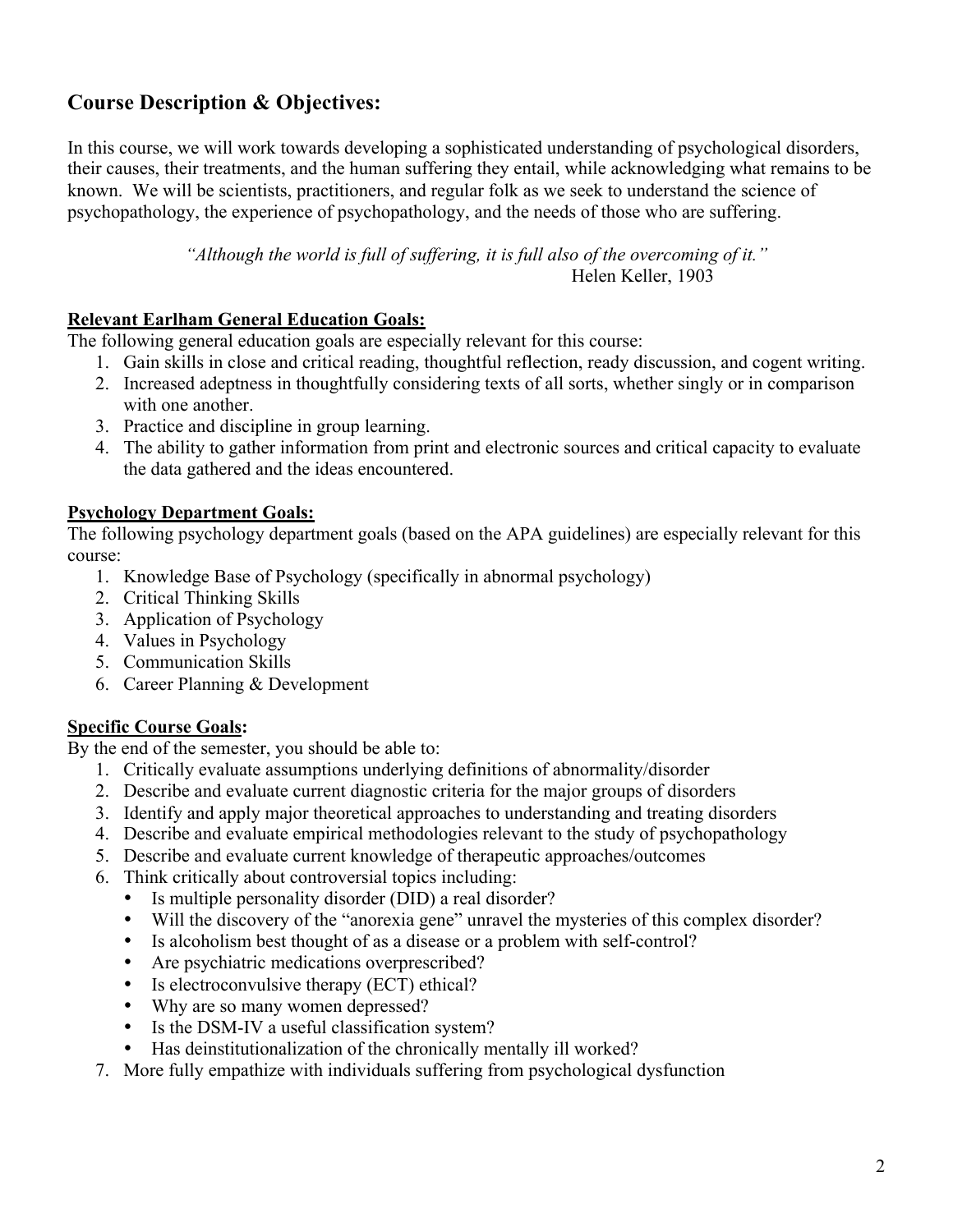# **Class Format**

My primary goal for this course in adult psychopathology is to introduce you to research, theory, and clinical evidence about the causes and outcomes of disordered thoughts and behavior in adulthood. Although we will discuss childhood occasionally, the main focus of the course will be late adolescence and adulthood.

I firmly believe that learning is fundamentally an *active, collaborative* process. The course will be run in a conference-lecture format. In practice, this means that I will lecture when I feel it is needed to provide the necessary background and foundation for our discussion and when it is useful in answering the questions you raise, but you will learn more if you ask questions, comment, and come to class prepared to engage in discussion. Group/class discussion is a matter of balance; please try to participate frequently and thoughtfully without crowding out others who may want to speak. Also, I anticipate that class discussions may sometimes touch on topics that are personally sensitive for some class members; we will all need to be sensitive to one another, and to be considerate of each others' privacy both in and out of class. You will also be making a few formal presentations throughout the semester so that you have an opportunity to share your thoughts about our research articles and your clinical placements, and get feedback on your conceptualization and presentation skills.

You are expected to attend each meeting of all classes for which you are registered. Thus, absences in this class will affect your grade. If for some reason you need to miss a class, you are responsible for getting class notes and handouts from another student. In terms of etiquette, you are expected to arrive at class on time, refrain from disruptive or disrespectful behaviors, turn off cell phones, and stay for the entire class. My attention is wholly devoted to your learning during the times we are together, and I expect the same from you.

## **Evaluation:**

- **1) Research Article Presentation & Report.** Regardless of whether you are more interested in the research or clinical aspects of abnormal psychology, to be an informed scholar or clinician you need to be able to read and interpret empirical research. To help you develop your skills in this area, once during the semester, you will be asked (along with other group members) to locate a relevant *empirical* article for the unit. You will need to select this article a week prior to the discussion date, so that your classmates and I have time to read it. You and your group will then briefly present the article during class and lead class discussion of the article. *You are expected to meet with your group to plan the discussion.* In addition, you will *each* write an analysis (4 pages, double spaced) of the article including its purpose, methods and analyses used, results, and conclusions. *Most importantly* it should include your assessment of the paper, including its contributions and limitations, alternative interpretations, and how it fits into the theoretical frameworks we discuss in class. *You will email your report to me by class time on the day that you present.* Your reports and discussion will account for 10% of your grade.
- **2) Memoir Presentation & Report.** One of the goals of the course is to better understand how mental illness affects people in their actual lives. One way will address this goal is to read and discuss memoirs of individuals who have lived with various psychological disorders. We will discuss five memoirs (listed above as well as in the schedule) over the course of the semester. *You only have to read one of them.* Several students will sign up for the same memoir. On the day the memoir is listed on the schedule, those students will give a synopsis of the book to the rest of the class (most of whom will not have read it, so a longer synopsis will be appropriate). The assigned students will then lead a class discussion of the memoir, connecting back to class material. In addition, you will *each* complete a 3-4 page reaction paper about the memoir. *An assignment sheet will be distributed for each memoir to guide your reaction paper.* Your memoir reports and discussion will account for 10% of your grade.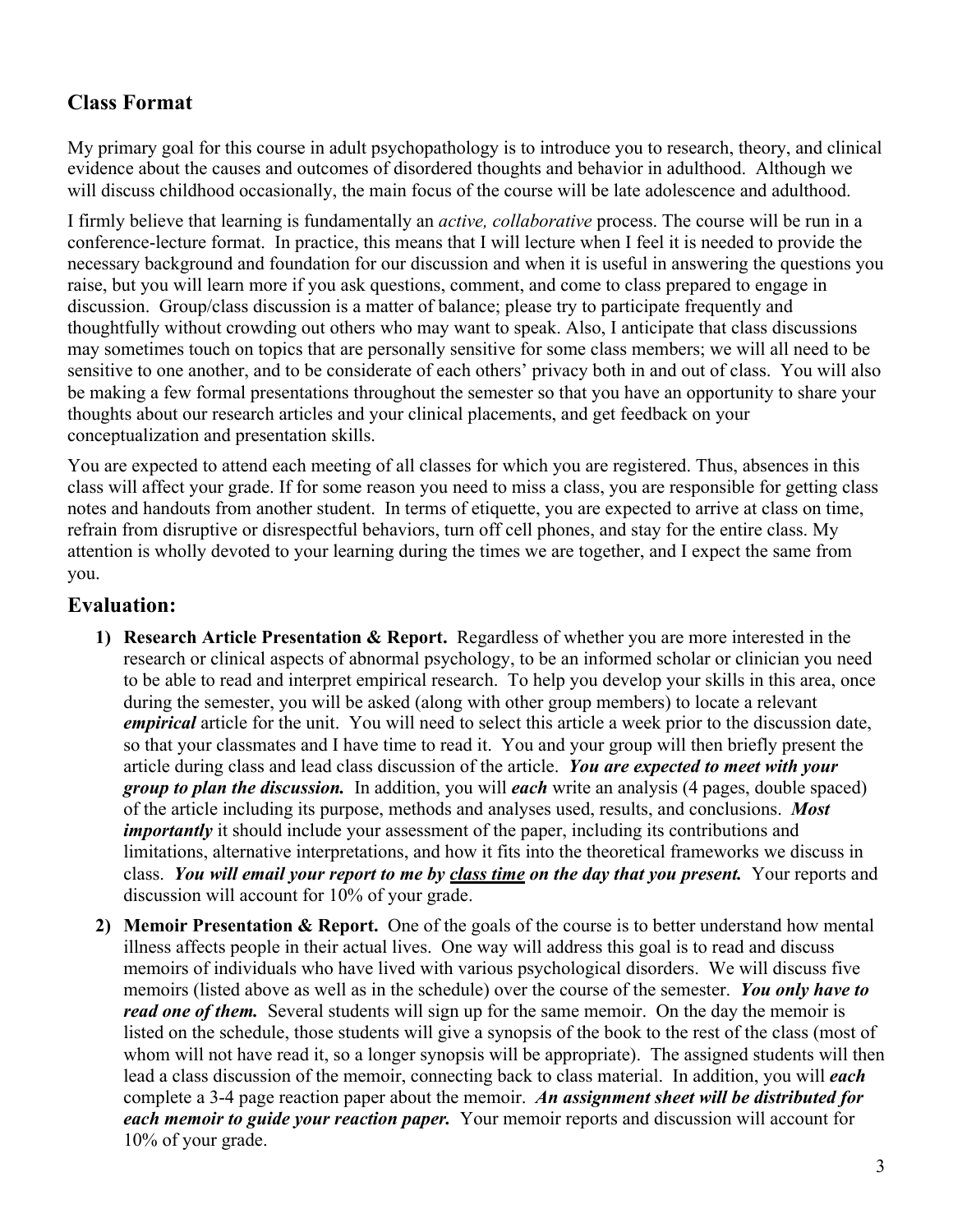- **3) Field Placement.** To enhance your understanding of abnormal psychology you will spend *three hours per week* as a volunteer in a local agency serving adults or teenagers. You may want to contact Bonner Center for Service and Vocation (BCSV) to register as a volunteer and to investigate volunteer opportunities in the community. I have attached a list of recommended sites that includes a brief sketch of the placement and a contact person. When you set up your placement, please let the contact person know that you are participating in a class and verify that the placement will include interaction or observation, rather than solely secretarial work. The goals and expectations for the placement are outlined to help facilitate this discussion. You are responsible for making contact and setting up your placement, but I will help in any way that I can. **You need to make first contact by 1/17, and should have your placement finalized by 1/31.** You are expected to make *12 visits of 3 hours each* to your placement over the course of the semester. If you have access to a car, you can arrange your visits at a time that is convenient to both yourself and the agency. *If you do not have access to a car, you will need to use the transportation service of BCSV. Contact them to determine their hours before contacting your placement.* You will be required to keep a journal of your weekly experiences. Journal entries should reflect your reactions to the treatment setting and the patients/clients/individuals you encounter (while preserving confidentiality.) They may be brief (1-2 pages per week, typed), but should demonstrate your *efforts to integrate your field experience with what you have learned in class each week*. You will be asked to *turn in your journals at three points during the semester.* Journals should be emailed by 11:59 pm on the due date. Before handing in your journal, you should review your prior entries and write a *2-page critical reflection* on your experiences to date. (For example: What are you learning in your visits & how does it compare to class? What do you wonder about? What do you think of the program in which you are placed? Are the individuals getting the kind of help they need?) Your field placement and journal writing will account for 15% of your final grade in this course.
- **4) Assignments/Quizzes/Etc.** You will have at least one additional assigned reaction paper, due on 1/28. I may assign additional small homework assignments periodically. I also reserve the right to give pop quizzes during the semester over your reading. These will be open-note, but not open-book. Pop quizzes will be one or two questions, which will come directly from the "Chapter Objectives" section of your textbook. Assignments and quizzes will account for 10% of your final grade in this course.
- **5) Exams.** To help you master the material we will be studying in this course, we will have 3 noncumulative exams. The exams will be a combination of multiple choice, short answer, and essay questions. The exams will account for 30% of your grade (10% for each exam).
- **6) Class participation & Attendance.** Class discussion and participation will be critical to your enjoyment and mastery of the material, and will be expected from everyone. Your class participation will account for 10% of your final grade.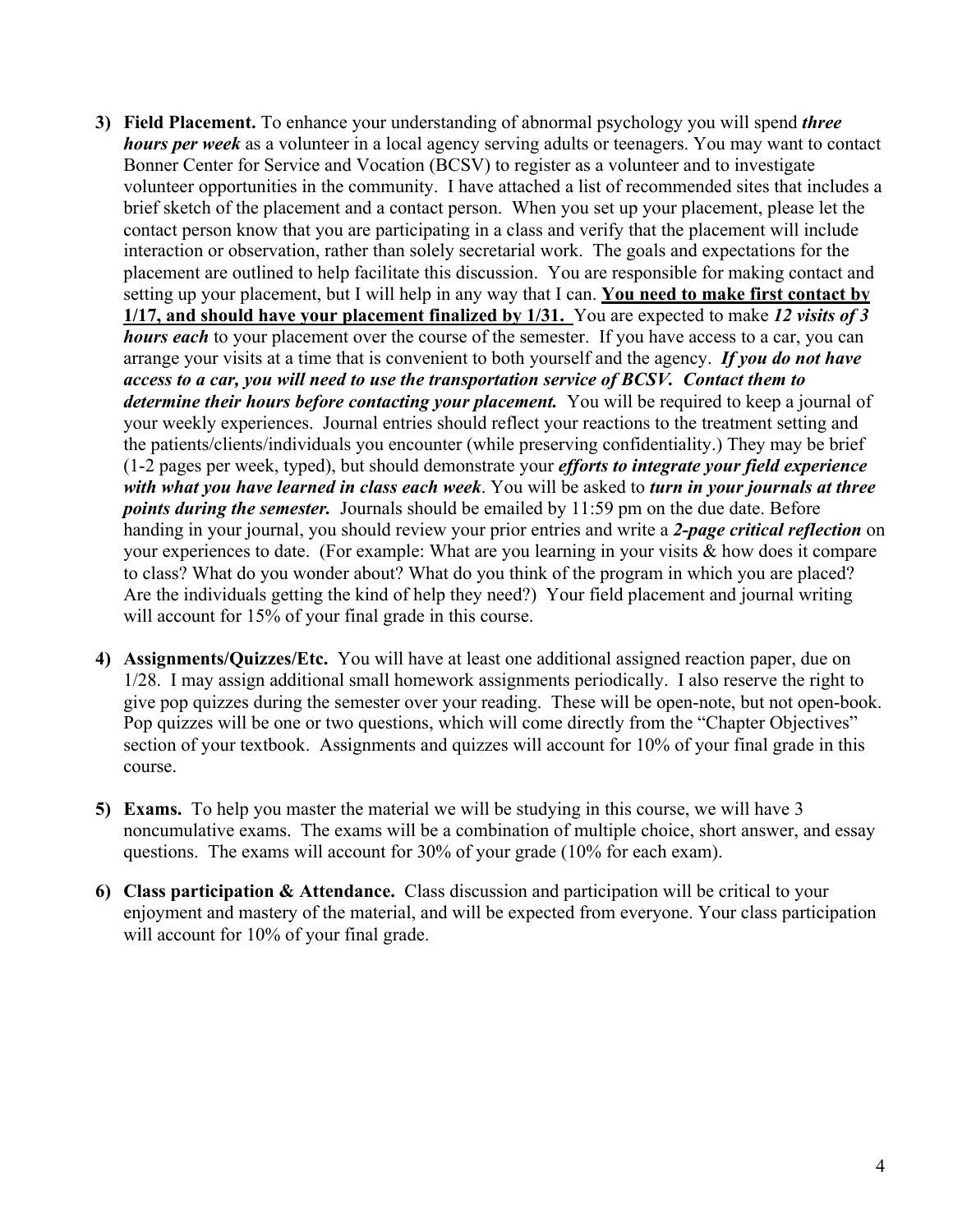- **7) Final Project.** To integrate your fieldwork and your coursework, you will be asked to make a final presentation that is based on both. You will work in groups of 2-6 (ideally people working in the same or similar settings, but this is not essential) and develop a 20-minute presentation that applies one or more theoretical frameworks discussed in class to some aspect of your fieldwork and prepare for 10 minutes of discussion with the class. **(Please note: the time allotment may change based on enrollment in the course.)** You could present a case that illustrates concepts/models/pathways we discussed in class; you could critically evaluate the treatment program you observed; you could propose an ideal treatment or prevention program that would suit the needs of the individuals you observed; or you could develop a social policy proposal addressing needs or problems you encountered in your fieldwork. This presentation should include reference to class materials, your placement, and additional research on your chosen topic. *Keep in mind that your final project is serving as your final exam, and should clearly demonstrate that you have accomplished the goals set forth in the course.* You should inform me with whom you will be working and what your topic will be by  $3/2$  – this will allow me to make a schedule for the three presentation dates:  $4/25$ ,  $4/27$ , 4/29. Detailed outlines for your presentations are due to me by 4/11 to allow time for feedback and revisions. Your grade will be based on feedback from me, your group members, and your classmates. Your final project/presentation will account for 15% of your grade.
- **8) Extra Credit.** You may earn *1 point on your lowest test score for each of the first five studies* in which you participate, and *½ point for each study thereafter*. (We can negotiate about studies that take longer than 20 minutes.) I will ask student researchers who recruit in my class to keep a record of your participation. However, I would like you to keep a record as well. There is a sheet on Moodle that you can ask your experimenter to sign after you participate.

### **Late/Makeup Policy.**

*Reports/Journals:* If you do not turn in your reports and journals on time, you will lose a letter grade for the first 24 hours that it is late, and another letter grade for each part of 12 hours thereafter. Thus, the best grade that can be received on a paper turned in 2 hours late is a B, a C for a paper turned in 25 hours late, and a D for a paper turned in 37 hours late. You will have ample time to complete your written assignments. If you choose to wait until the last minute you run the risk that your computer dies, you catch the flu, or you have a death in the family. *These will not be excuses for late assignments and you will be penalized, so do not procrastinate.* All assignments are due via email, and the times and dates are listed on the syllabus. (Some are due by class time, others due by 11:59 pm.) *Failure to attach files or attaching corrupted files is not an excuse for late work.* I recommend that you email yourself a copy when you email me, and verify on a different computer that the file is attached and readable. You are responsible for backing up your work.

*Quizzes/In-Class Assignments:* These cannot be made up for any reason.

*Exams:* Only in extreme circumstances will a make-up be allowed, such as the death of a family member that requires an absence from campus or a *serious* illness. You **must** contact me no later than the day before the exam to arrange a make-up time. Be aware that the make-up test will be different and may be more difficult than the original. Exams may also be made up for Earlham activities, such as a sports game. *Athletes must take their exams before the exam date.*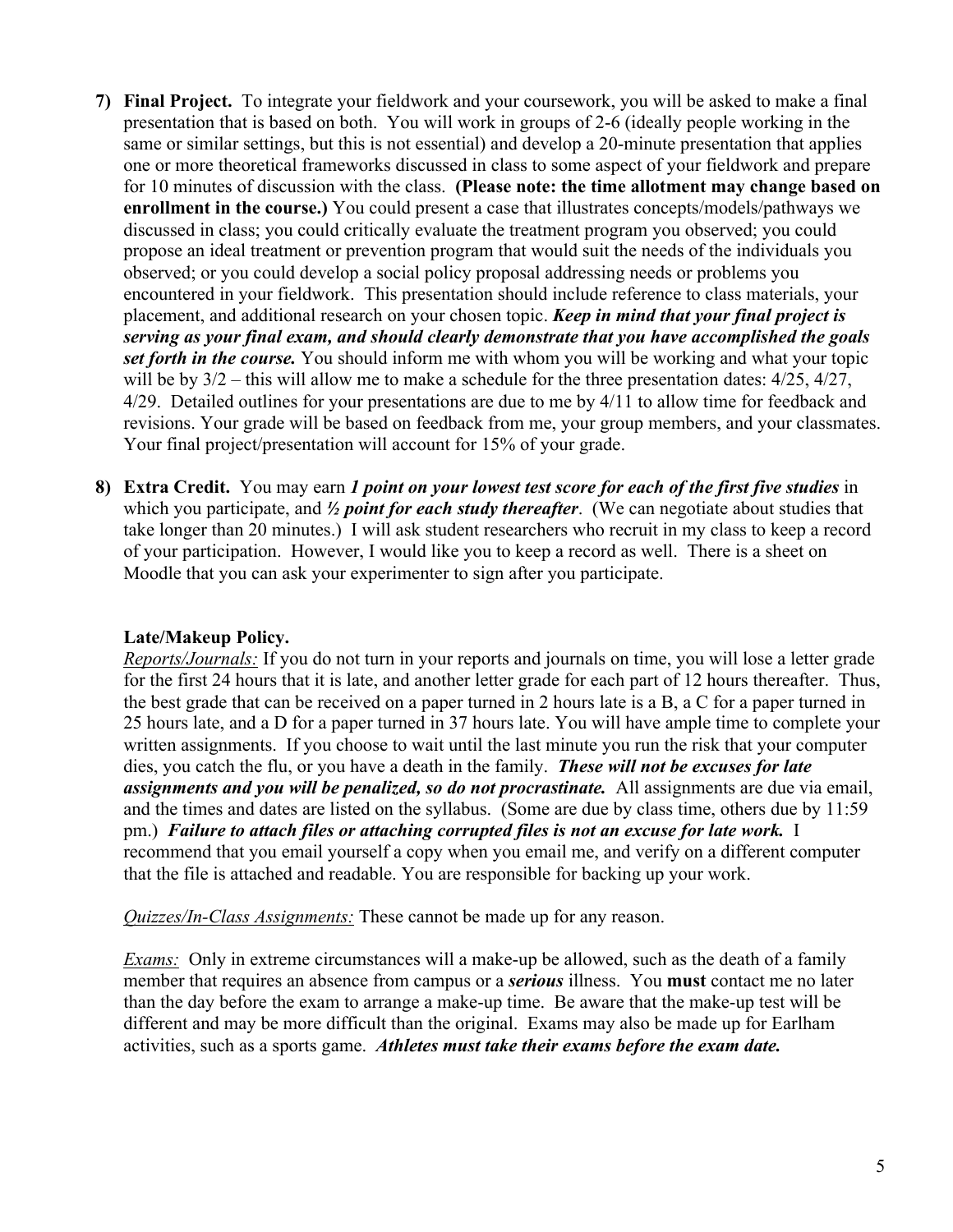## **Grading:**

Your final grade will be calculated according to the following formula.

10% Research report & presentation 10% Memoir report & presentation 15% Field placement & journals 10% Quizzes & assignments 30% Exams (10% x3) 10% Participation 15% Final project presentation

A: 93%+; A-: 90%-92.9%; B+: 87%-89.9%; B: 83%-86.9%; B-: 80%-82.9%; C+: 77%-79.9%; C: 73%-76.9%; C-: 70%-72.9%; D: 65%-69.9%; F: < 65% *Please note that I do not round grades.*

**Office hour:** I do not have set office hours, but will be in my office most times I am not in class. You are welcome to drop in or set up an appointment. I am not available on Tuesdays.

### **Email Etiquette:**

You are encouraged to contact me via e-mail with any questions that you may have, but I ask that you comply to the following 'house rules': **Check the syllabus and Moodle** *first* to see if your question can be answered. If you ask a question that has already been answered, you will receive an automated reply telling you to find the answer yourself.

Please use appropriate etiquette when you e-mail and I will do the same in return: (a) begin with a greeting; (b) state who you are and which class/section you are in; (c) end with an appropriate signature. Don't forget to use spell-check! *If you fail to adhere to these guidelines, you will receive an automated reply that instructs you to consult these guidelines and to re-send your e-mail.*

Example of appropriate e-mail format: 'Dear Rachael, My name is [YOUR FULL NAME] and I am in your [NAME OF COURSE]\*. I have a question about X .... Thanks, [YOUR NAME]'

\*You do not have to tell me what course you're in after the first few weeks of class, when I've learned your name.

Example of inappropriate e-mail format resulting in no response (lack of greeting; no personal identification; no reference to course name/section; no signature; spelling errors; inappropriate language):

'So i was wonderign when you were gonna post the notes?'

Proper e-mail etiquette is *extremely* important in that (a) it enables me to be more efficient in helping you because I won't lose time trying to figure out who you are or what you are asking; (b) it is a vital skill to have in the 'real world'. Professional relationships necessitate professional e-mail correspondence. Thanks in advance for your cooperation!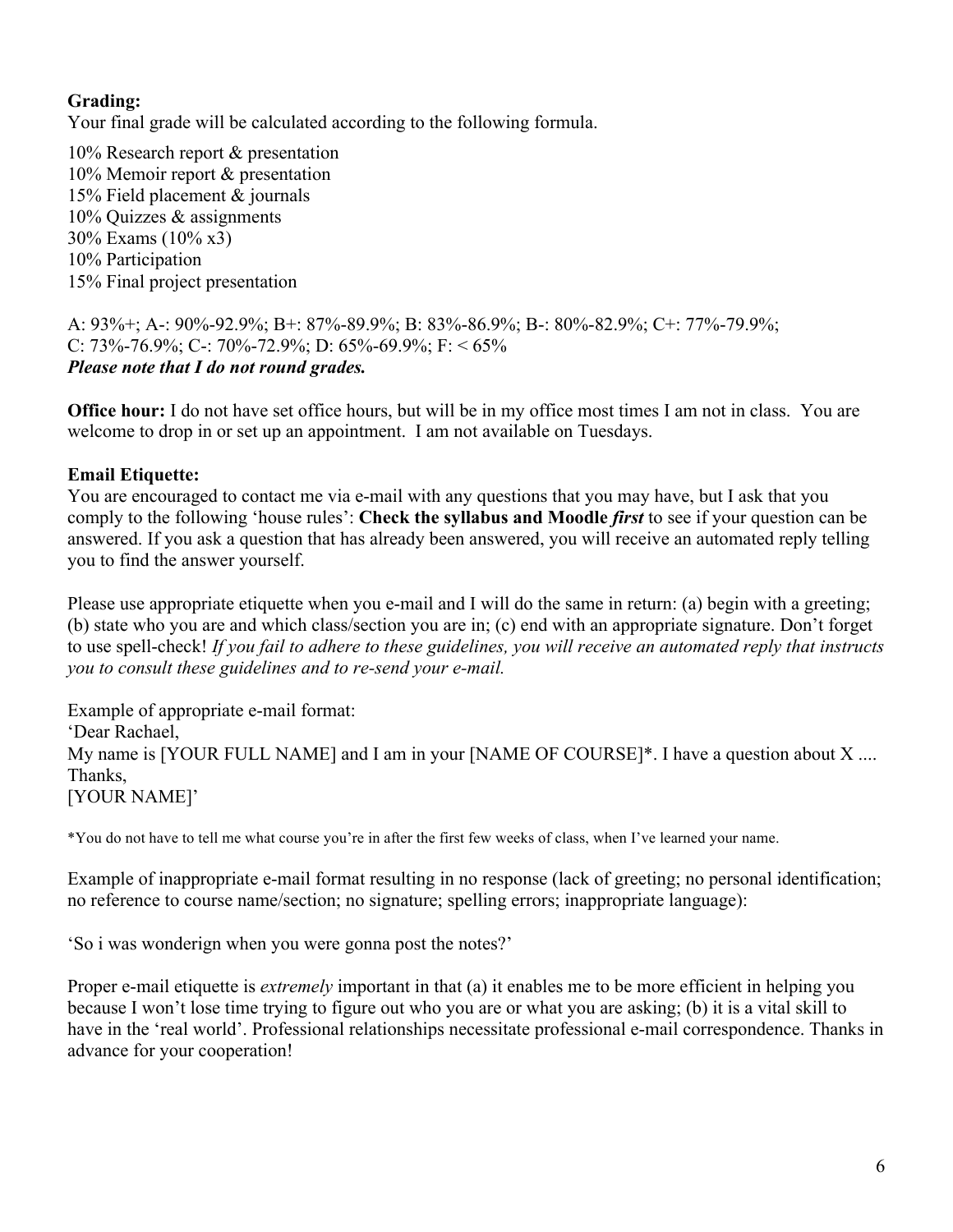### **Academic Honesty:**

All students are expected to conduct themselves with honesty and integrity in this course. The honor code is both a privilege and a responsibility, and you are expected to take it seriously. Suspected infractions, such as plagiarism or fabrication of reports will be treated seriously and will be reported. *Professional misconduct in a placement setting will result in an F for the course.* Furthermore, if you are aware of a violation of academic integrity, it is your responsibility to take action.

### **Students with Disabilities:**

Please speak with me as soon as possible and let me know what accommodations Academic Support Services has suggested for you. Accommodation arrangements must be made in the first 2 weeks of the semester. Please see http://www.earlham.edu/policies/learning-disabilities.html for details.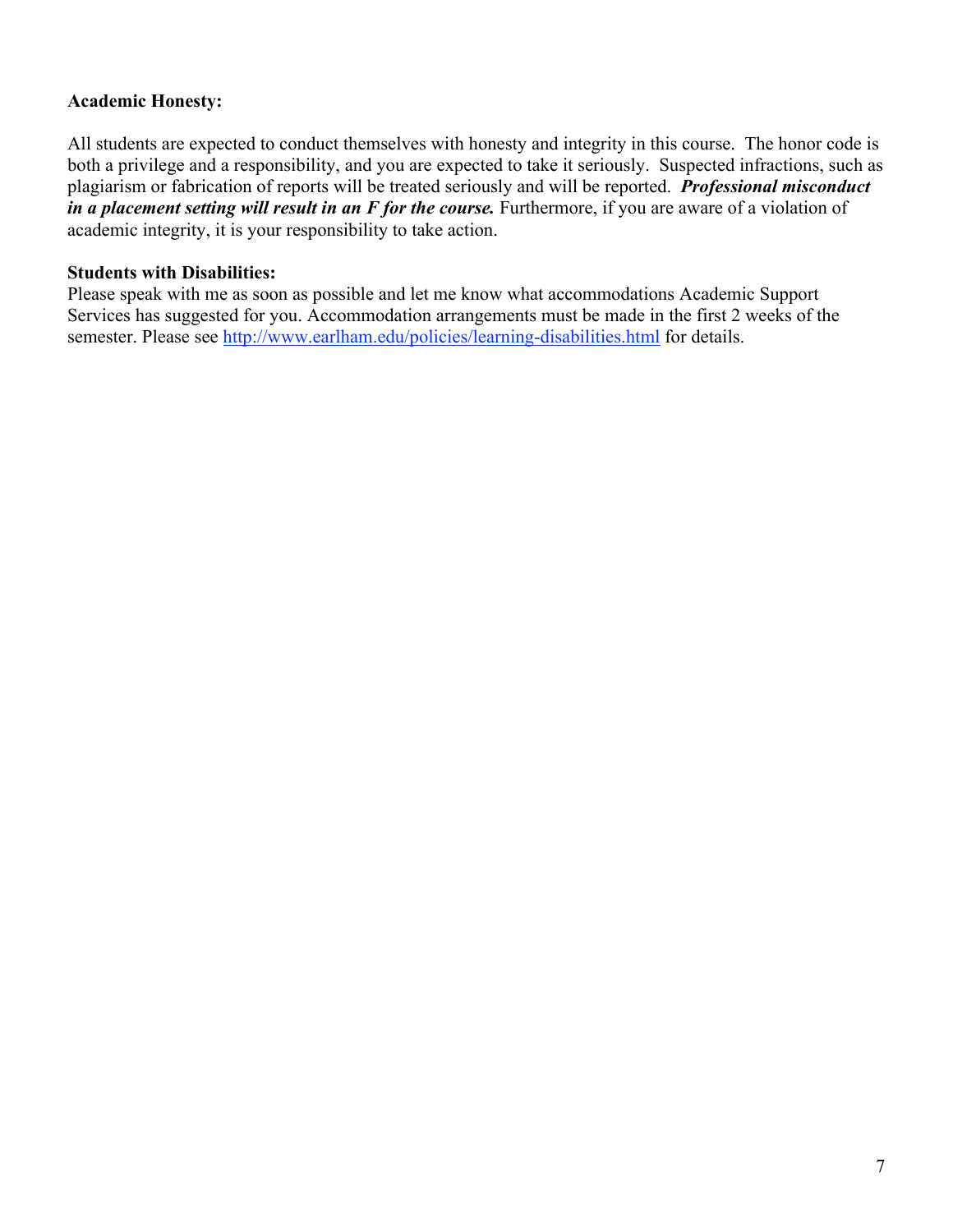# **Schedule of Topics & Assignments**

 Please note that this schedule is tentative and may change as circumstances require. *\*Readings are due the day they are listed.*

| Dates:          | Topic & Reading:                                                                                                                              |
|-----------------|-----------------------------------------------------------------------------------------------------------------------------------------------|
| 1/12            | Topic: Syllabus, Service Placement, Historical<br>Perspectives                                                                                |
| $1/14$ , $1/17$ | Topic: Historical & Modern Perspectives<br>Reading: Chapter 1<br>Make first contact for placement before class on 1/17                        |
| 1/19            | Topic: Research Methods in Abnormal Psychology<br><b>Reading: Chapter 2</b>                                                                   |
| 1/21            | Topic: Research Methods in Abnormal Psychology                                                                                                |
| $1/24$ , $1/26$ | <b>Topic:</b> Assessment & Diagnosis<br><b>Reading: Chapter 3</b>                                                                             |
| 1/28            | Topic: Assessment & Diagnosis<br><b>Reading: Tyson Case</b><br>Reaction paper due via email by class time.                                    |
| 1/31            | <b>Topic:</b> Anxiety Disorders<br>Reading: Chapter 4, Case 2<br>Placement should be finalized & visits begun                                 |
| 2/2             | <b>Topic: Anxiety Disorders</b><br>Reading: Case 3                                                                                            |
| 2/4             | <b>Topic:</b> Anxiety Disorders<br>Reading: Case 1                                                                                            |
| 2/7             | <b>Topic:</b> Somatoform Disorders<br>Reading: Chapter 5 (Somatoform Disorders)                                                               |
| 2/9             | Topic: Somatoform/Factitious Disorder<br>Reading: Chapter 5 (Factitious Disorder), Case 6<br><b>Optional Reading:</b> Sickened                |
| 2/11            | <b>Topic: Dissociative Disorders</b><br><b>Reading:</b> Chapter 5 (Dissociative Disorders)<br><b>Optional Reading: The Flock</b>              |
| 2/14            | <b>Topic:</b> Mood Disorders<br>Reading: Chapter 6, Case 4                                                                                    |
| 2/16            | <b>Topic:</b> Mood Disorders<br><b>Reading: Case 5</b><br><b>Optional Reading: An Unquiet Mind</b><br>First Journal due via email by 11:59 pm |
| 2/18            | <b>No Class, Early Semester Break</b>                                                                                                         |
| 2/21            | <b>Topic:</b> Mood Disorders<br>Reading: Suicide interview (available on Moodle)                                                              |
| 2/23, 2/25      | Topic: Mood/Somatoform/Factitious/DID/Anxiety<br>Reading: Student-selected articles - See Moodle                                              |
| 2/28            | Test 1: Chapters 4, 5, & 6                                                                                                                    |